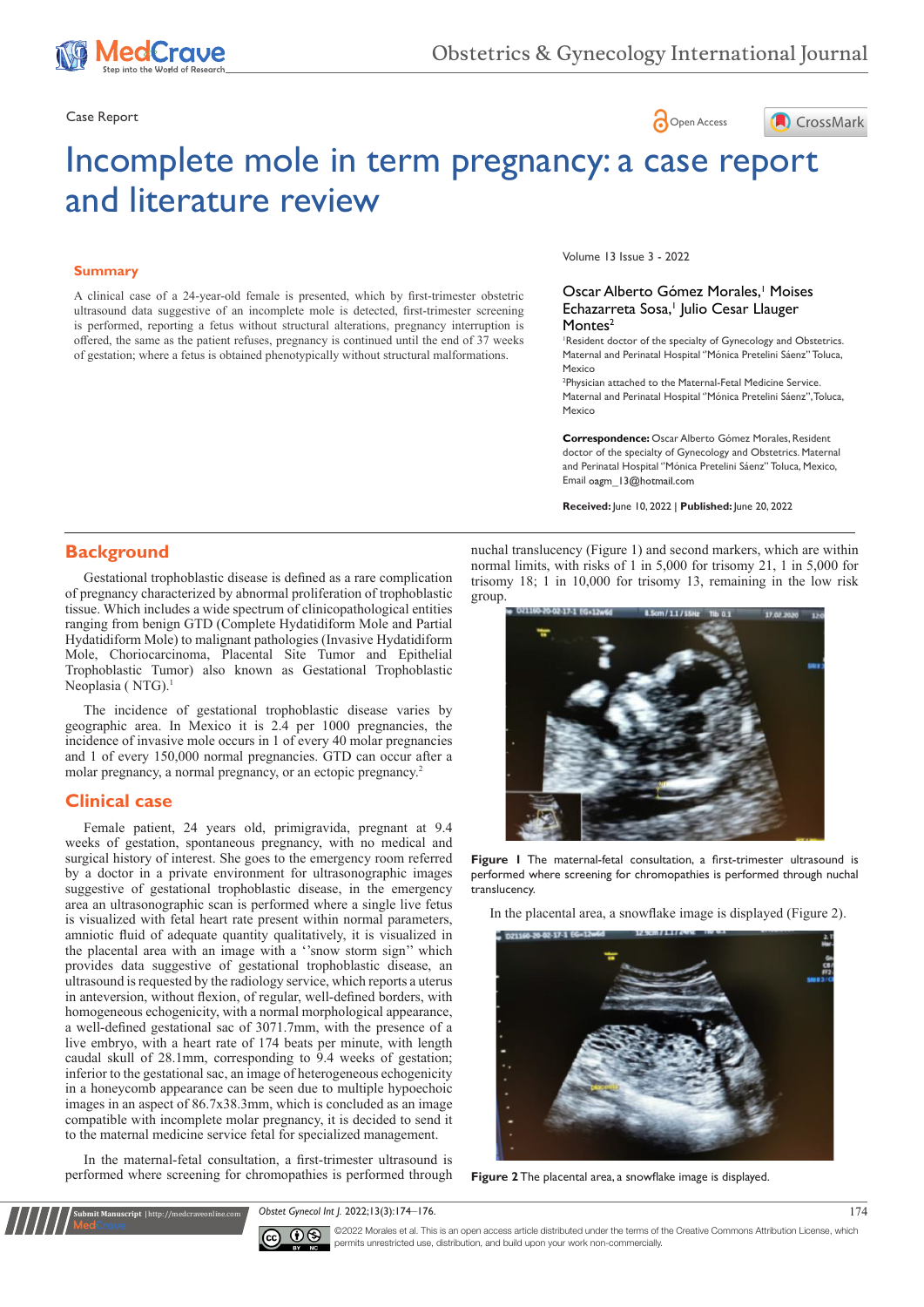# *Incomplete mole in term pregnancy: a case report and literature review* **<sup>175</sup>** Copyright:

Quantification of human chorionic gonadotropin was requested, which was initially reported at values of 180,944.77mIUml, 48 hours later, a new quantification was requested, which was reported with high values of 225,464mIUml. The patient is informed of the need to perform an invasive study to perform a karyotype, however the patient does not accept due to the risk of losing the pregnancy, prenatal control is continued as usual in the maternal-fetal service where prophylactic management is given to hypertensive disease with acetylsalicylic acid 150mg every 24 hours at night and complementary laboratory studies are requested for trophoblastic disease blood cytometry with hemoglobin 13.9mg/dl, leukocytes 10.9 x3, platelets 278 thousand, Rh + group, glucose 75mg/dl. BUN 6.0 Creatinine 0.56, total bile 0.83, TGP 14 TGO 21, DHL 181 PT 12.7 TTp 28 INR 0.97, nonpathological general urine test, chest X-ray and liver ultrasound imaging studies without alterations, an open appointment is given to the emergency room with alarm data and appointment in 4 weeks.

On this occasion, already at 17 weeks of gestation, an ultrasound is performed in which a single live fetus is visualized, with an estimated fetal weight of 181g, qualitatively normal amniotic fluid, with posterior corporeal placenta with multiple vesicles which give an image compatible with an incomplete mole. brings with it quantification of which was reported in 243 188.96mUml. An appointment is made to perform a structural ultrasound at week 23 of gestation, where the fetus is reported without anatomical alterations, with ammonia growth according to the gestational age data, with the following measurements:

| <b>Parameter</b>        | <b>Measurement (CM)</b> |
|-------------------------|-------------------------|
| DBP                     | 5.12 CM                 |
| CC                      | 19.88 CM                |
| СA                      | 18.92 CM                |
| LF                      | 4.13 CM                 |
| <b>CUBITO</b>           | 3.38 CM                 |
| TIB                     | 3.66 CM                 |
| <b>RAD</b>              | 2.95 CM                 |
| <b>PER</b>              | 3.52 CM                 |
| FCF                     | <b>142 LPM</b>          |
| <b>ESTIMATED WEIGHT</b> | 581 GR                  |
| <b>ACM</b>              | $IP$ 2.14               |
| <b>AUL</b>              | IP 1.07                 |
| <b>AUR</b>              | IP 0.72                 |
| AU                      | $IP$ 1.0                |

Prenatal control was continued by the maternal-fetal medicine service without reporting alterations in subsequent ultrasounds, monitoring of human chorionic gonatropin concentrations continued, with a significant decrease reported for April 14, 2020; 13 600.10mIUml, rest of paraclinical within normal parameters, likewise thyroid profile with TSH 2.10, total T3 of 1.68ng/ml total T4 of 1.37.

At week 36 of gestation, a new quantification of human chorionic gonatropin was requested, which was reported on this occasion at 3,170mUIml, the rest of the laboratories without alterations. Reason for which it was decided to schedule an elective caesarean section on August 4, 2020, obtaining a female newborn weighing 2730 gr Size 45cm Apgar 8–9, Capurro 38 SDG, Silverman 0, with birth time of 08:50hrs, reporting a bleeding of 250ml, visualizing multiple cystic formations in the placenta, after anesthetic recovery, she went up to the obstetrics hospitalization area, where she evolved favorably, and the mother and daughter were discharged from the service without complications.

The pathology service report reports a placental disc of 20x18x3cm, a central cord of 23x1cm, weighing 780g. The opaque light brown membranous fetal side, the maternal side lobed wine red with a hemorrhagic appearance; 17 cotyledons are identified, on the fetal face the vessels are congestive tortuous, trivascular umbilical cord. On section, multiple cystic lesions of approximately 0.5cm and axis of hyaline content are identified. Concluding in the diagnosis placenta of third trimester of gestation, fragmented and deformed, monochorionic, amniotic. gestational trophoblastic disease, partial mole, chorionic villi with hydropic villous dilatation, calcification villous dystrophy (Figure 3  $\&$  4).



**Figure 3** The pathology service report reports a placental disc of 20x18x3cm, a central cord of 23x1cm, weighing 780g.



**Figure 4** The opaque light brown membranous fetal side, the maternal side lobed wine red with a hemorrhagic appearance.

#### **Discussion**

Partial Hydatidiform Mole (MHP): The karyotype is generally triploid (69XYY or 69XXY), which can be produced by 3 mechanisms:

- 1. Polyspermy: it is the most frequent, the oocyte is fertilized by 2 sperm
- 2. Oocyte fertilized by a diploid sperm, due to a defect in the first meiotic division. Very rare.
- 3. Fertilization of a diploid oocyte, by default in the first meiotic division. Very rare.